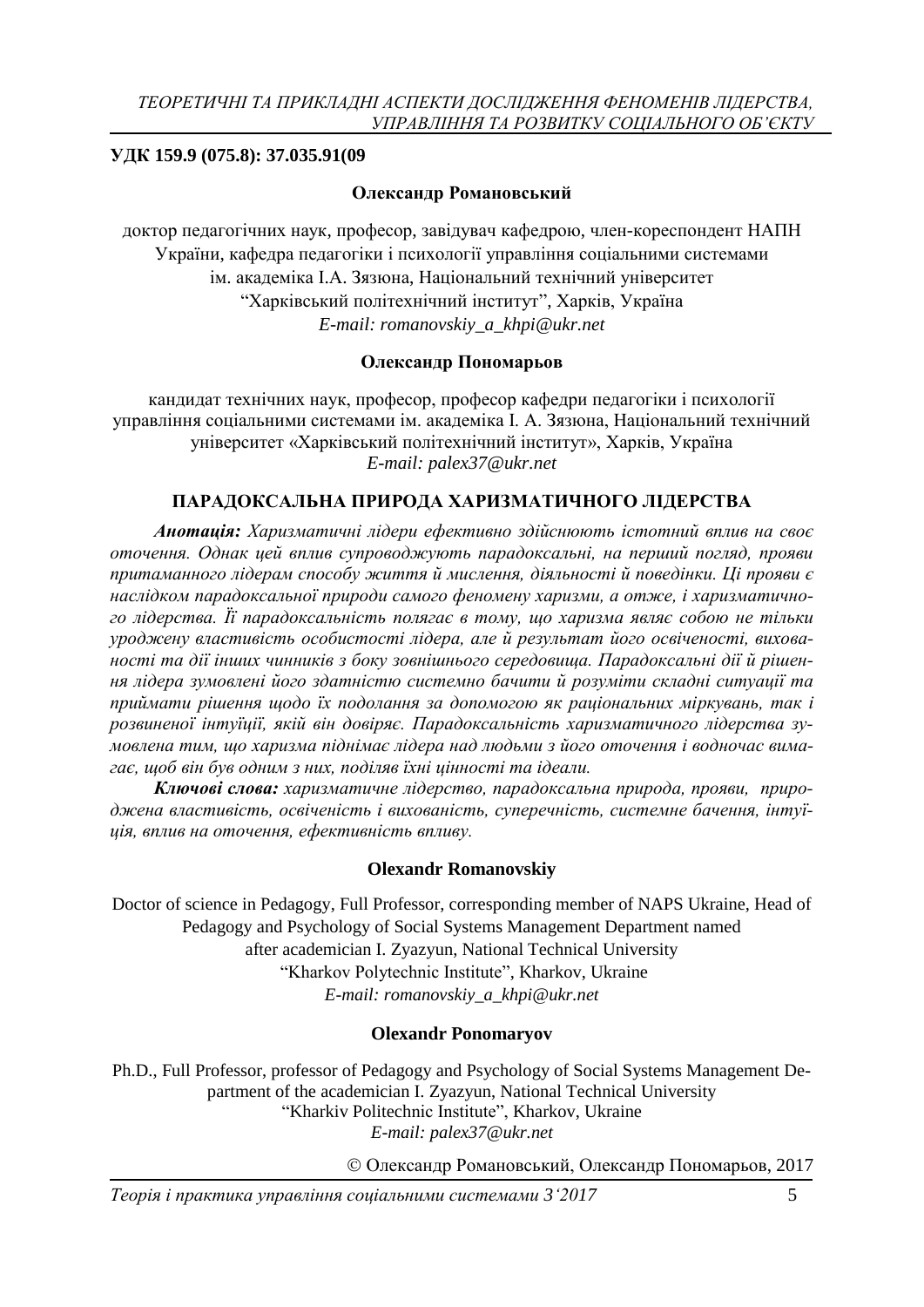# **PARADOX NATURE OF CHARISMATIC LIDERSHIP**

*Abstract: Charismatic leaders effectively influence their environment. Nevertheless this influence of theirs is accompanied by paradoxical at first sight manifestations of way of life and thinking, activities and behavior intrinsic to leaders. These manifestations are the result of paradoxical nature of the very phenomenon of charisma, and consequently, of charismatic leadership. Its (charisma's) paradoxicality lies in the fact that charisma represents not only a leader's innate personality trait, but also the result of his/her scholar background, education, and other outer factors' influence. A leader's paradoxical actions and decisions are stipulated by his/her ability to see systematically as well as understand complicated situations and take decisions to settle them by means of both rational thinking and developed intuition which he/she trusts. Paradoxicality of charismatic leadership is also determined by the fact that charisma raises a leader over the people surrounding him/her and at the same time demands that he/she be one of them, shared their values and ideas.*

*Key words: charismatic leadership, paradoxical nature, manifestations, innate trait, scholar background and education, contradiction, systematic vision, intuition, influencing the environment, influence effectiveness.*

#### **Александр Романовский, Александр Пономарев**

#### **ПАРАДОКСАЛЬНАЯ ПРИРОДА ХАРИЗМАТИЧЕСКОГО ЛИДЕРСТВА**

*Аннотация: Харизматические лидеры эффективно влияют на свое окружение. Однако это их влияние сопровождают парадоксальные, на первый взгляд, проявления присущего лидерам образа жизни и мышления, деятельности и поведения. Эти проявления являются результатом парадоксальной природы самого феномена харизмы, а следовательно, и харизматического лидерства. Ее парадоксальность состоит в том, что харизма представляет собой не только врожденное свойство личности лидера, но и результат его образованности, воспитанности и действия других факторов со стороны внешней среды. Парадоксальные действия и решения лидера обусловлены его способностью системно видеть и понимать сложные ситуации и принимать решения по их преодолению с помощью как рациональных соображений, так и развитой интуиции, которой он доверяет. Парадоксальность харизматического лидерства обусловлена и тем, что харизма возвышает лидера над людьми из его окружения и в то же время требует, чтобы он был одним из них, разделял их ценности и идеалы.* 

*Ключевые слова: харизматическое лидерство, парадоксальная природа, проявления, врожденное свойство, образованность и воспитанность, противоречие, системное видение, интуиция, влияние на окружение эффективность влияния.*

#### **Olexandr Romanovskiy, Olexandr Ponomaryov**

An extended abstract of a paper on the subject of: **"Paradox nature of charismatic leadership"**

*Problem setting. Charismatic leaders effectively influence their environment. Nevertheless this influence of theirs is accompanied by paradoxical at first sight manifestations of way of life and thinking, activities and behavior intrinsic to leaders. These manifestations are the result of paradoxical nature of the very phenomenon of charisma, and consequently, of char-*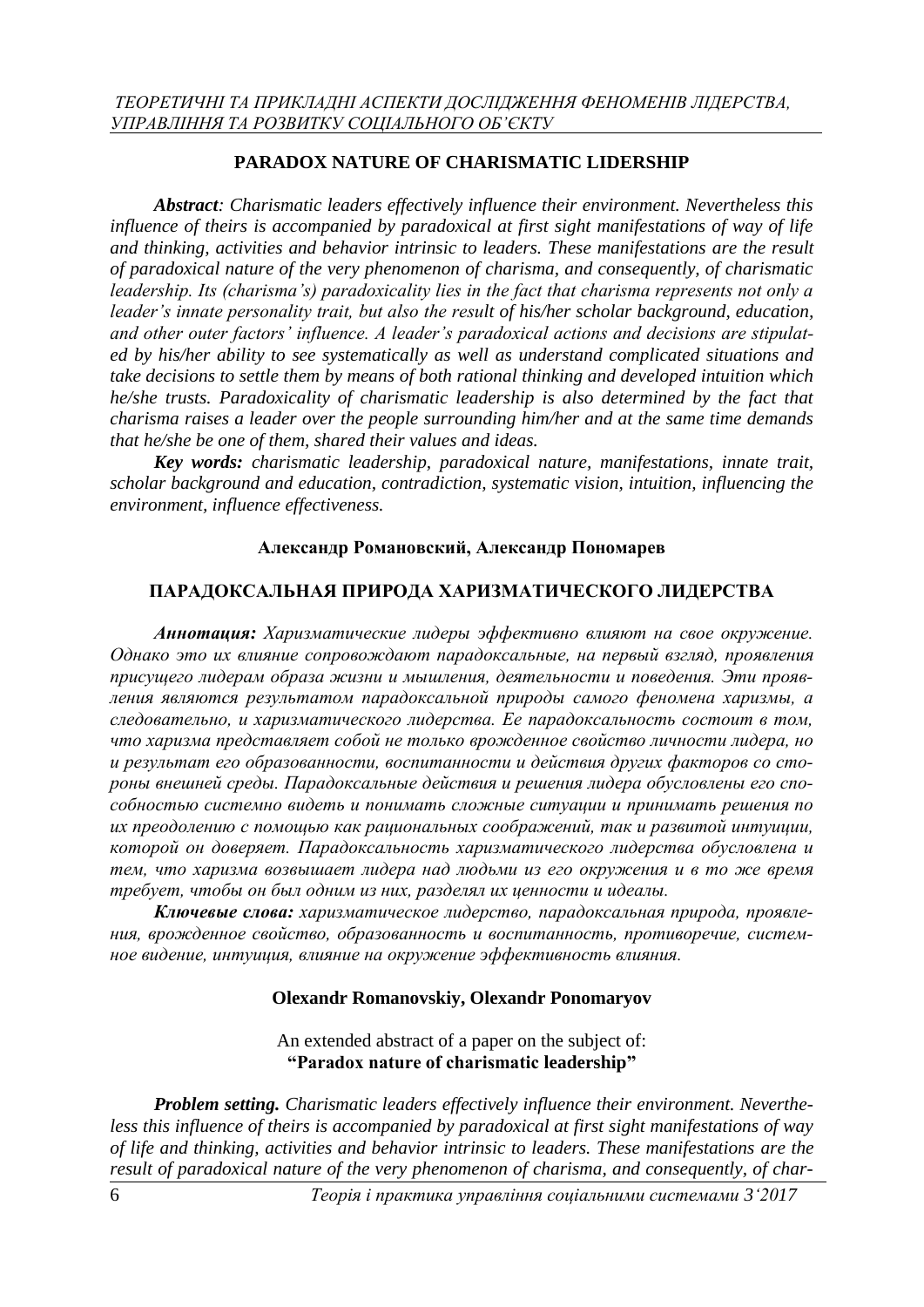*ismatic leadership. Its (charisma's) paradoxicality lies in the fact that charisma represents not only a leader's innate personality trait, but also the result of his/her scholar background, education, and other outer factors' influence. A leader's paradoxical actions and decisions are stipulated by his/her ability to see systematically as well as understand complicated situations and take decisions to settle them by means of both rational thinking and developed intuition which he/she trusts. Paradoxicality of charismatic leadership is also determined by the fact that charisma raises a leader over the people surrounding him/her and at the same time demands that he/she be one of them, shared their values and ideas.*

*Recent research and publication analysis. To the research of the problems of paradoxical leadership are dedicated works by R. Pharson and R. Keyes wherein the authors view seemingly incomprehensible paradoxes considerably increasing a leader's acts' and decisions' effectiveness. K. Turner demonstrates how by means of paradoxical approaches one can find answers to the questions concerning the world of business. P. Hawkins shows that humor and paradoxical way of thinking enable solving complicated problems successfully. There are many interesting and paradoxical thoughts in the book by Donald Trump who in himself is a real leader and a paradoxical personality its manifestations.*

*Of special interest are paradoxicality manifestations in the lives, activities and behavior of charismatic leaders. It is viewed in the works of such authors as V.N. Babayev, Yu.T. Bazarov, A.M. Bandurka, I.V. Golovnyov, S.A. Kalashnikov, V.A. Rozanov, D. Henn, E. Shane, V.P. Sheinov, et al. We also partook in the research of charismatic leadership paradoxes the results of which have been published in a number of works.*

*An interesting manifestation of charismatic leadership phenomena were described by K. Ludman and E. Erlandson who undertook a systematic approach to the analysis advantages and disadvantages of charismatic leaders who achieved a high position of so-called alphaleaders. J. Conger and R. Canoongo analyze the role of a charismatic leader in an organization through determining and measuring of his/her behavioral attributes. An interesting philosophic analysis of creative leadership is conducted by P. Kasse and P.J. Clodelle who try to determine the potential of philosophy in people's attraction to creative leaders. Problems of charismatic personalities in the sphere of political leadership rich in paradoxes are viewed by G.G. Pocheptsov, V.I. Karasyov, I.G. Shablinsky, J. Blondel, et al.*

*Nevertheless, the available publications, in our opinion, pay very little attention to determining the nature of the phenomena of paradoxes inherent to the way of life and behavior of charismatic leaders.*

*Paper objective. The aim of this article is to analyze the manifestations of paradoxical behavior in charismatic leaders and to attempt to detect correlation among its manifestations. Also, it is supposed to deepen understanding of a number of conceptual ideas and life strategies of charismatic leaders that make them different from other people, because the very paradoxical character of their decisions, actions and behavior is one of the mentioned differences.*

*Paper main body. Charismatic leaders are characterized by paradoxical deeds and actions, behavior and way of life which are determined by contradictory character of the charisma phenomenon itself which is the primary source of a leader's influence on people. Charisma's paradoxicality is caused by complicated and paradoxical nature of human that is both biological and social beings endowed with thinking and creativity. This causes the conflict of human's individual and social interests, determines the use of not only rational, but also intuitive decisions.*

Leaders possess the speed and systematic character of thinking. Developed intuition *strengthens their charisma and capability of influencing people. Their followers are impressed by leaders' certainty and energy in complicated condition of information uncertainty* 

*Теорія і практика управління соціальними системами 3'2017* 7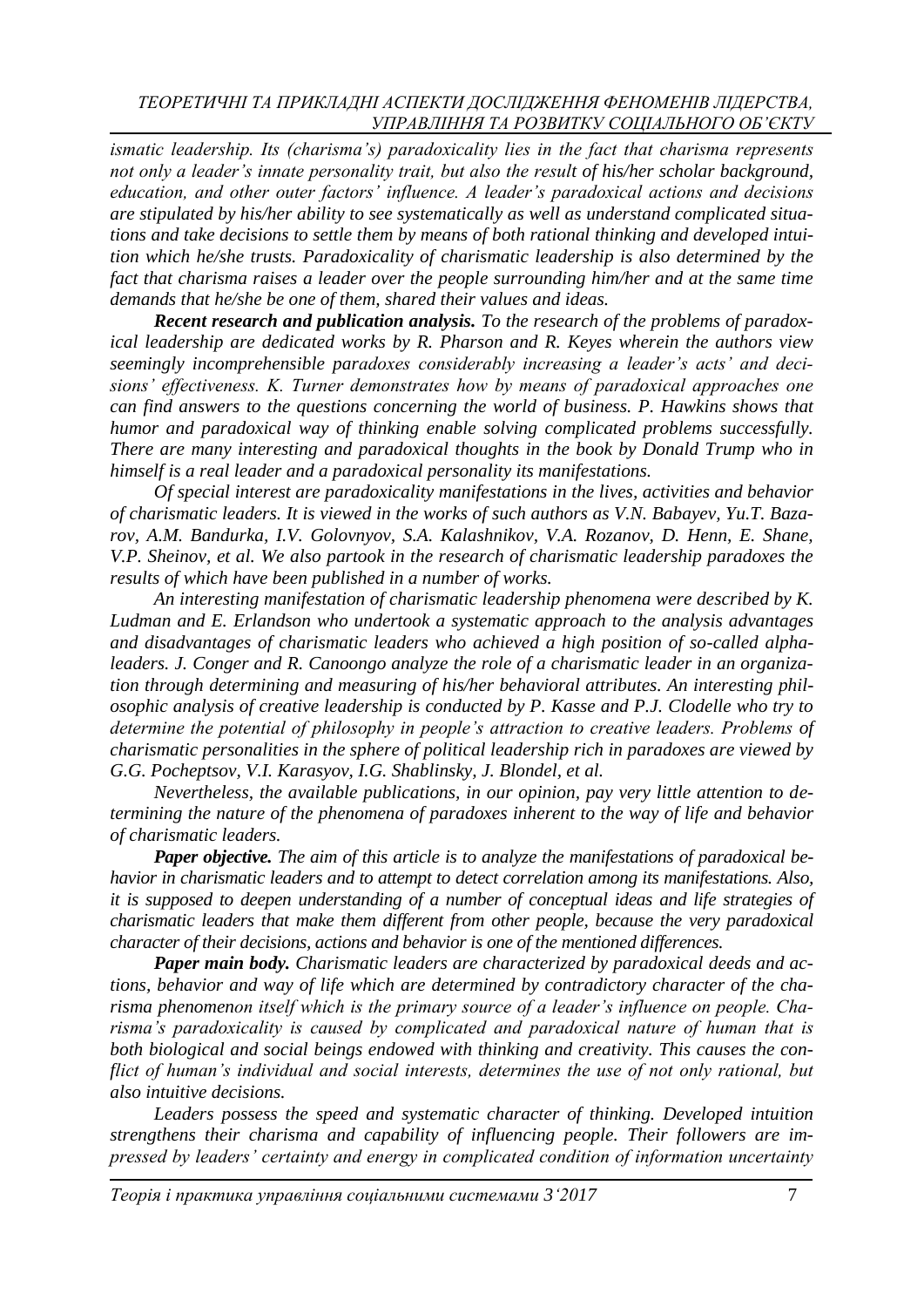*and risking. At the same time, their decisions prove to be right and enhance a successful achievement in a seemingly hopeless situation. This strengthens people's belief in them and increases their followers' numbers.*

*The general patterns of charismatic leadership's paradoxical nature are marked with the individuality of a particular leader. Efficiency of his/her influence is increased by psychological distance between him/her and the environment determined by charisma. But for the sake of authority a leader tries to conceal the distance because its demonstration moves him/her away from the environment and decreases his/her influence on people. In this way a leader strengthens in them the illusion of being "one of the lads". His/her real nature often remains misunderstood by a leader themselves because of its paradoxicality and that of charisma.*

*Paradoxical nature of leadership lies in the desire of many charismatic leaders to reshape the world according to their vision of it rising above its imperfections and contradictions. Paradoxical is also their belief in miracles, the big one being made by God, while the small ones – by themselves. At the same time these small miracles in their continuity form a big miracle. But the real miracle is leaders' successful activity in conditions when ordinary people deem it impossible.*

*On the other hand, the nature of a charismatic leader is seen as paradoxical only by people who are used to thinking within traditional, logical paradigm. A leader, though, is distinguished by a broader vision of reality and all the spectrum of connections between its objects and phenomena as well as the ability to evaluate possibilities and use them when solving difficult situations. Understanding the existence of correlation between them gives a leader certainty in the search for a rational decision adequate to the situation. These vision and ability proves the existence of correlation between paradoxical manifestations in a leader's behavior, the type of charisma inherent in him/her, and the character of his/her relationships with people.*

*Conclusion of the research. 1. Manifestation of paradoxical actions, deeds and behavior of charismatic leaders is a natural consequence of controversial and paradoxical character of the very nature and controversial and controversial nature of human himself.*

*2. Paradoxical character of the nature of charisma is caused by complex interaction between the inherent leadership traits and those formed in the process of training, education, and self-education as well as those shaped by the environment.*

*3. The source and manifestation of charisma's paradoxical nature is the fact that it distinguishes a leader from other people, rises him/her over them and at the same time demands that he/she should remain one of them, have common life goals and values, interests, aspirations, and ambitions.*

*4. A deep-laying cause of paradoxes in charismatic leaders is their ability to systematically analyze problem situations and see alternative ways and means of overcoming them while other people consider them unsolvable. Besides, a leader trusts his/her intuition.*

**Постановка проблеми в загальному вигляді** та її зв'язок із важливими науковими чи практичними завданнями. Гостра потреба України в лідерах нової формації висуває перед системою освіти важливе й відповідальне завдання із забезпечення їх цільової підготовки. Для успішного розв'язання цього завдання необхідне надійне логікометодологічне, психолого-педагогічне, навчально-методичне і кадрове забезпечення, яке б у своїй єдності утворювало цілісну систему ефективної підготовки лідерів. Однак проблема полягає у складності формування цього забезпечення, яка зумовлена як складністю природи самого феномену, так і значним впливом суб'єктивного чинника у виявленні і розвитку кожного конкретного лідера. Складність полягає, по-перше, у силь-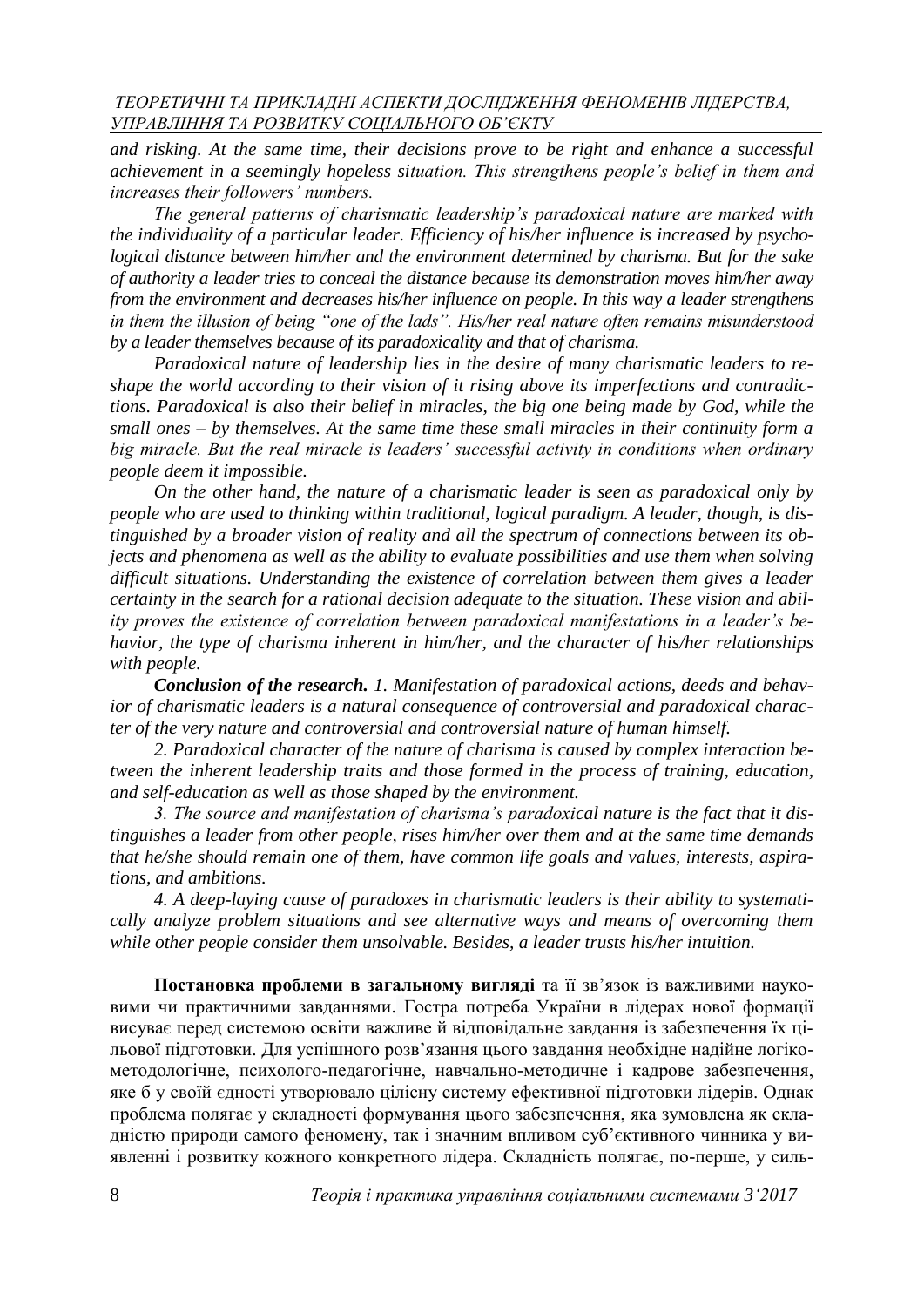ному впливі його харизми, по-друге, у широкому розмаїтті харизматичних проявів, потретє, в істотній парадоксальності самої природи харизматичного лідерства.

Зазначені обставини зумовлюють необхідність тісного поєднання процесу практичної підготовки лідерів із теоретичним узагальненням її результатів та зі здійсненням глибоких досліджень сутності та проявів цієї парадоксальності, а також її впливу і на організацію цільової підготовки лідерів й відповідного розвитку їхнього особистісного лідерського потенціалу, і на їх подальшу практичну професійну та управлінську діяльність, на характер їхніх взаємовідносин з людьми зі свого оточення. Тому проблема всебічного аналізу сутності та проявів парадоксальності особистості харизматичного лідера являє собою цікаве й важливе завдання психології і педагогіки вищої школи.

Зв'язок цієї проблеми з актуальними теоретичними і прикладними завданнями безпосередньо випливає з її сутності, сенсу і значення для теорії і практики професійної підготовки й особистісного розвитку потенційних лідерів в системі вищої школи. Її розв'язання має сприяти поглибленню розуміння як самого феномену лідерства, так і парадоксальних проявів, що супроводжують життя й діяльність багатьох харизматичних лідерів. Водночас дослідження тих чи інших аспектів парадоксального лідерства відкриває реальні можливості забезпечення дійсно індивідуального підходу до виявлення потенційних лідерів та їх наступної ефективної цілеспрямованої підготовки, особистісного розвитку і соціалізації з обов'язковим урахуванням притаманних їм як характерних особливостей, так і парадоксів та їх проявів.

Системний аналіз того специфічного феномену, яким є парадоксальність харизматичного лідерства, дозволяє всебічно розглянути сутність харизми та її ролі у посиленні впливу лідера на своє оточення. Результати ж цього аналізу стають у нагоді при організації та практичній реалізації системи підготовки відповідних кадрів з високим лідерським потенціалом. Вони допомагають правильно обирати адекватні дидактичні засоби та інноваційні педагогічні технології. Вже саме розуміння парадоксальної природи харизматичного лідерства дозволяє уникати помилок, пов'язаних з поверховим підходом до створення цієї системи.

**Аналіз досліджень і публікацій з проблеми** підтверджує її актуальність і важливість, її істотну теоретичну і прикладну значущість. Існує багато робіт щодо розкриття проблематики лідерства та ще більше праць, які розглядають його опосередковано. Особливо істотну увагу дослідників привертає проблема харизматичного лідерства, а останнім часом – і парадоксального. На наш погляд, одним з перших, хто звернувся до проблеми парадоксів лідерства, був Річард Фарсон. У своїй книзі «Менеджмент абсурду» він розглянув продуктивні технології, застосування яких в бізнесі допомагає досягти успіху у сфері ділового життя завдяки правильному вибору характеру поведінки, який ґрунтується на знанні та плідному використанні парадоксальних на перший погляд ідей [1].

Р. Фарсон у співавторстві з Ральфом Кейєсом опублікували книгу «Парадокси лідерства» [2], в якій детально аналізують низку парадоксів, які зовнішньо не відразу навіть можна ідентифікувати, але які істотно підвищують рівень ефективності дій та рішень лідера, всієї його діяльності. Цікавий підхід до аналізу парадоксів лідерства використовує К. Тернер, який демонструє, що за допомогою старовинних притч парадоксальним чином можна отримати відповіді на питання, які сьогодні шукає діловий світ. Вони підривають самі основи традиційного ділового мислення [3].

Книга відомого фахівця з реформування організацій П. Хокінса «Мистецтво управління» [4] демонструє діловому світові, що гумор і парадоксальний характер мислення дозволяють набагато успішніше розв'язувати складні проблеми, ніж використання засвоєних істин з підручників менеджменту. Багато парадоксальних думок містить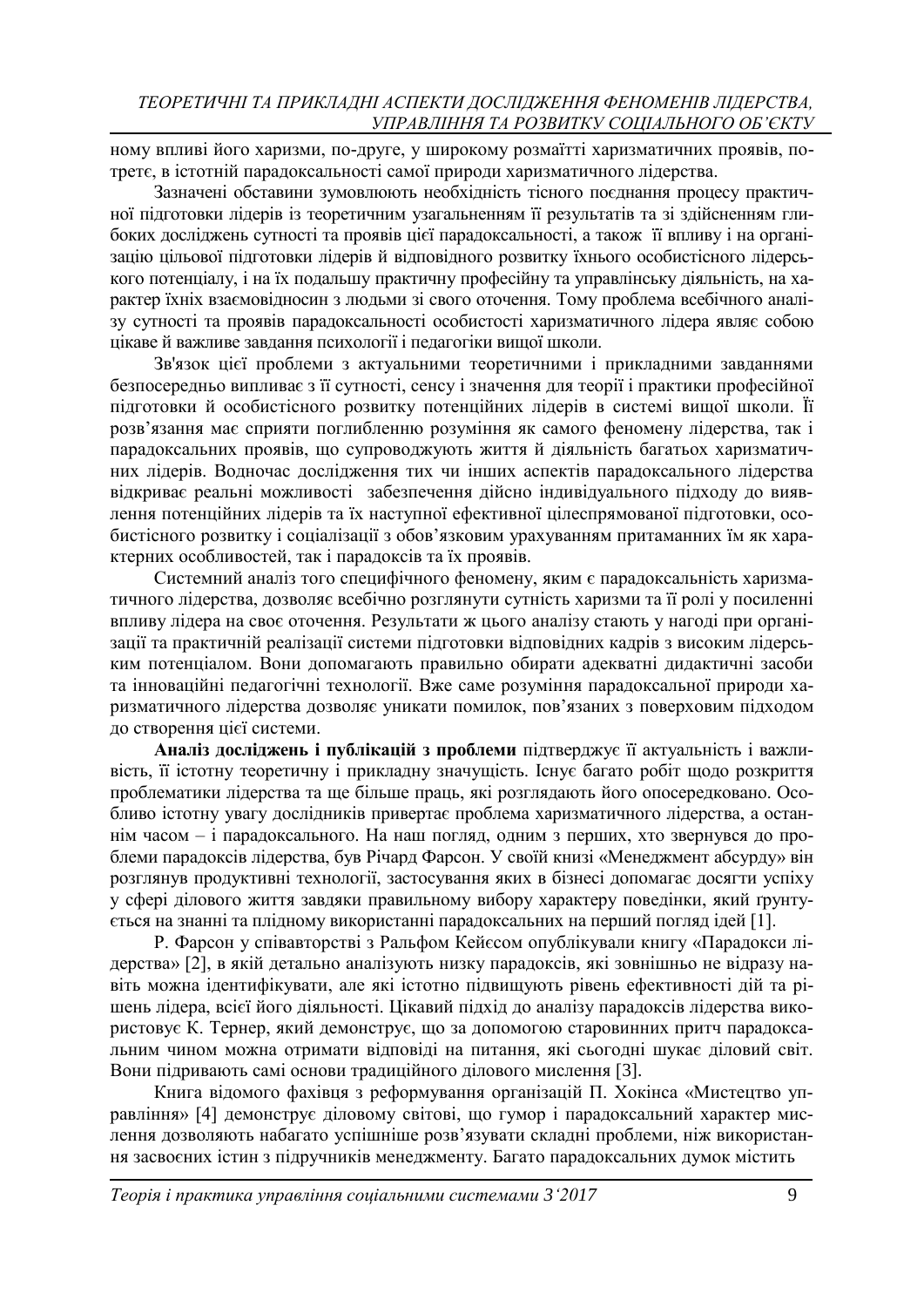книга відомого американського бізнесмена, нині президента Сполучених штатів Америки Дональда Трампа, який сам по собі є справжнім лідером і одночасно достатньо цікавою й парадоксальною особистістю. Так, він сам пише про себе парадоксальним чином: «мій образ, розтиражований засобами масової інформації, – це комунікабельна, впевнена у собі, інколи нахабна, але звичайно чесна людина. Мене люблять, тому що я різкий та прямолінійний. Мене не люблять, тому що я різкий та прямолінійний» [5, с. 13].

Особливо цікавим стають прояви парадоксальності в житті, діяльності й поведінці харизматичних лідерів. Тією чи іншою мірою вони розглядаються в роботах багатьох філософів і психологів, педагогів і соціологів, фахівців з управління соціальними системами. Суттєвими результатами дослідження можна вважати ті, які наводять В. М. Бабаєв, Ю. Т. Базаров, О. М. Бандурка, І. В. Головньова, С. А. Калашнікова, В. А. Розанова, Д. Хенна, Е. Шейн, В. П. Шейнов та інші. Спроби дослідження проблем парадоксальності харизматичного лідерства здійснені в попередніх роботах авторів дослідження [6, 7].

Дещо неочікуваний прояв парадоксальної природи харизматичного лідерства ми зустрічаємо в роботі Кейт Лудман та Едді Ерландсона. Дослідники системно підійшли до критичного аналізу переваг і недоліків харизматичних лідерів, які досягли високого посадового статусу, або так званих альфа-лідерів. За словами цих авторів, «альфа-лідер – це людина, яка прагне відігравати головну роль в суспільному чи професійному житті» [11, с. 12]. Вони вважають, що недоліки цих лідерів є продовженням їх переваг: впевненість переходить у самовпевненість, зосередженість на головному – в ігнорування деталей тощо. В результаті порушується їх взаєморозуміння з підлеглими та взаємодія з ними. Так, «рядові працівники скаржаться на жорсткий стиль керівництва, керівники – на людську невдячність: мовляв, вони просто роблять свою справу, тобто намагаються домогтися від підлеглих хорошої роботи, люди такі безвідповідальні, зайвий раз пальцем не поворухнуть, і все завжди доводиться пояснювати сотню разів!» [11, с. 19].

Дж. Конжер та Р. Канунго детально аналізують роль харизматичного лідера в організації за допомогою виявлення його поведінкових атрибутів та їх вимірювання [8]. Цікавий філософський аналіз феномену креативного лідерства здійснюють П. Кассе та П. Ж. Клодель, які прагнуть визначити можливості філософії у прихильності людей до більш креативних лідерів [9]. Окрему низку робіт становлять дослідження харизматичних особистостей у сфері політичного лідерства, достатньо багатій на прояви різноманітних парадоксів. Тут можна послатися на роботи Г. Г. Почепцова [10], В. И. Карасьова, І. Г. Шаблинського, Ж. Блонделя та інших авторів.

Разом з тим, в наявній літературі ще вкрай **недостатньо дослідженою** лишається проблема визначення природи парадоксів лідерства, їх взаємозв'язку з харизмою та особливостей характеру впливу парадоксів мислення і поведінки харизматичних лідерів на їхнє оточення. Натомість важливість цієї проблеми неможливо перебільшити, оскільки її розв'язання, по-перше, дає можливість формувати адекватну парадоксам і характеру харизми систему професійного і особистісного розвитку лідерів. По-друге, результати розв'язання цієї проблеми відкривають перед самими лідерами належні орієнтири при побудові ними плідних взаємовідносин зі своїм оточенням. По-третє, ці результати сприяють поглибленню рівня взаєморозуміння між лідером та його прихильниками.

**Мета статті** полягає у розгляді певних проявів парадоксальної поведінки харизматичних лідерів та у спробі виявлення кореляції між її проявами, типом харизми та характером взаємовідносин відповідних лідерів з іншими людьми. Щодо цього питання стаття виступає певним продовженням наших досліджень, викладених в попередніх роботах [6] та [7], і є подальшим розвитком наведених там ідей і положень. Тому однією з її цілей є поглиблення розуміння тих дійсно концептуальних ідей і життєвих стратегій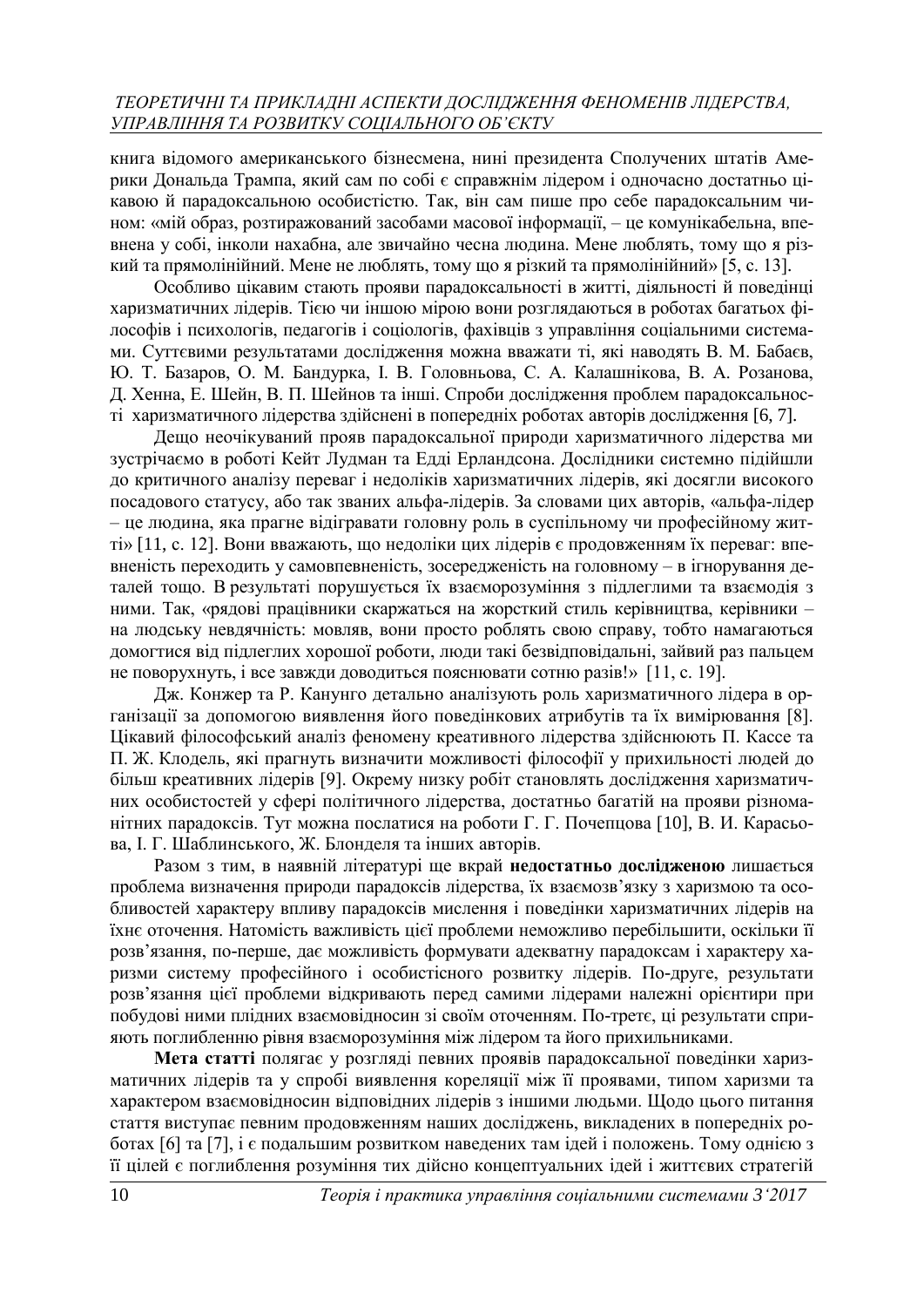харизматичних лідерів, які відрізняють їх від інших людей. Адже однією з таких відмінностей виступає й парадоксальний характер їхніх рішень, дій і поведінки.

**Виклад основного матеріалу**. Для переважної більшості харизматичних лідерів одним з характерних атрибутів їхнього життя й діяльності виступає яскравий прояв парадоксальних, на перший погляд, вчинків і дій, рішень і поведінки, навіть способу життя у цілому. Він, на наше глибоке переконання, є наслідком суперечливого і дійсно парадоксального характеру самого феномену харизми. Її парадоксальність є багатоплановою й полягає у складній взаємодії отриманих від народження, на генетичному рівні особливих рис і якостей лідера та набутих ним в процесі навчання, виховання і самовиховання, а також під впливом множини інших чинників різної природи. Ще одним проявом парадоксального характеру харизми слід вважати те, що вона, з одного боку, має відрізняти лідера від інших людей, оскільки якраз його відмінність і є основним джерелом впливу на них. З іншого ж боку, лідер повинен поставати в уяві свого оточення «своєю людиною», мати з ним спільні життєві цілі й цінності, інтереси і прагнення, потреби та ідеали.

Наведені вище обставини свідчать про парадоксальну природу харизми, а відтак і харизматичного лідерства. Однак слід підкреслити, що її парадоксальність постає наслідком більш загального явища, яким виступає достатньо складна й суперечлива до парадоксальності природа самої людини. Дійсно, вона виступає водночас істотою біологічною і соціальною, мислячою і культуротвірною. Така суперечлива її природа часто породжує конфлікт між індивідуальними і суспільними інтересами, зумовлює те, що у своїй діяльності та рішеннях, у вчинках і поведінці людина керується не тільки розумом, результатами свідомого аналізу ситуації, але й інтуїцією і почуттями, рішеннями, які виникають у її психіці на підсвідомому рівні.

Величезне розмаїття індивідуальних рис людей призводить до того, що ці джерела прийняття рішень мають різний рівень розвитку у кожного. У лідерів розвинені не тільки швидкість і системний характер мислення, а й інтуїція. І цей розвиток істотно посилює їхню харизму та можливості впливу на інших людей. На прихильників і послідовників справляє істотне враження впевненість і енергія, з якими лідери діють у складних умовах інформаційної невизначеності й ризику. Людей при цьому вражає, що у більшості випадків рішення лідера виявляється правильним, воно і забезпечує успішне досягнення заздалегідь визначених цілей у складній, а то й на перший погляд безвихідній ситуації. Парадоксальна здатність лідера бачити вихід у безнадійній ситуації посилює віру людей в нього і збільшує число його прихильників.

Такі загальні закономірності парадоксальності харизматичного лідерства і її прояву в житті й діяльності конкретної людини враховують певний відбиток його індивідуальності. Тому вважаємо за доцільне розглянути деякі досить поширені приклади, які можуть розглядатися як підтвердження нашої думки про парадоксальну природу харизматичного лідерства. Як приклад наведемо той факт, що ефективність лідерського впливу посилюється через існування певної психологічної дистанції між лідером та його оточенням. Важливим чинником такого посилення виступає його харизма. Натомість для утримання авторитету серед людей лідер має робити цю дистанцію дещо прихованою, оскільки відкрита її демонстрація віддаляє його від оточення, послаблює вплив на нього. Тим більш, що серед існуючих пояснень сутності лідера певного поширення набули такі, як «один з нас» та «кращий з нас». Тож своїми діями й поведінкою лідер має підтримувати цю ілюзію в уяві людей, оскільки справжньої природи своєї особистості він часто й сам глибоко не розуміє саме через її парадоксальність і парадоксальність його харизматичності.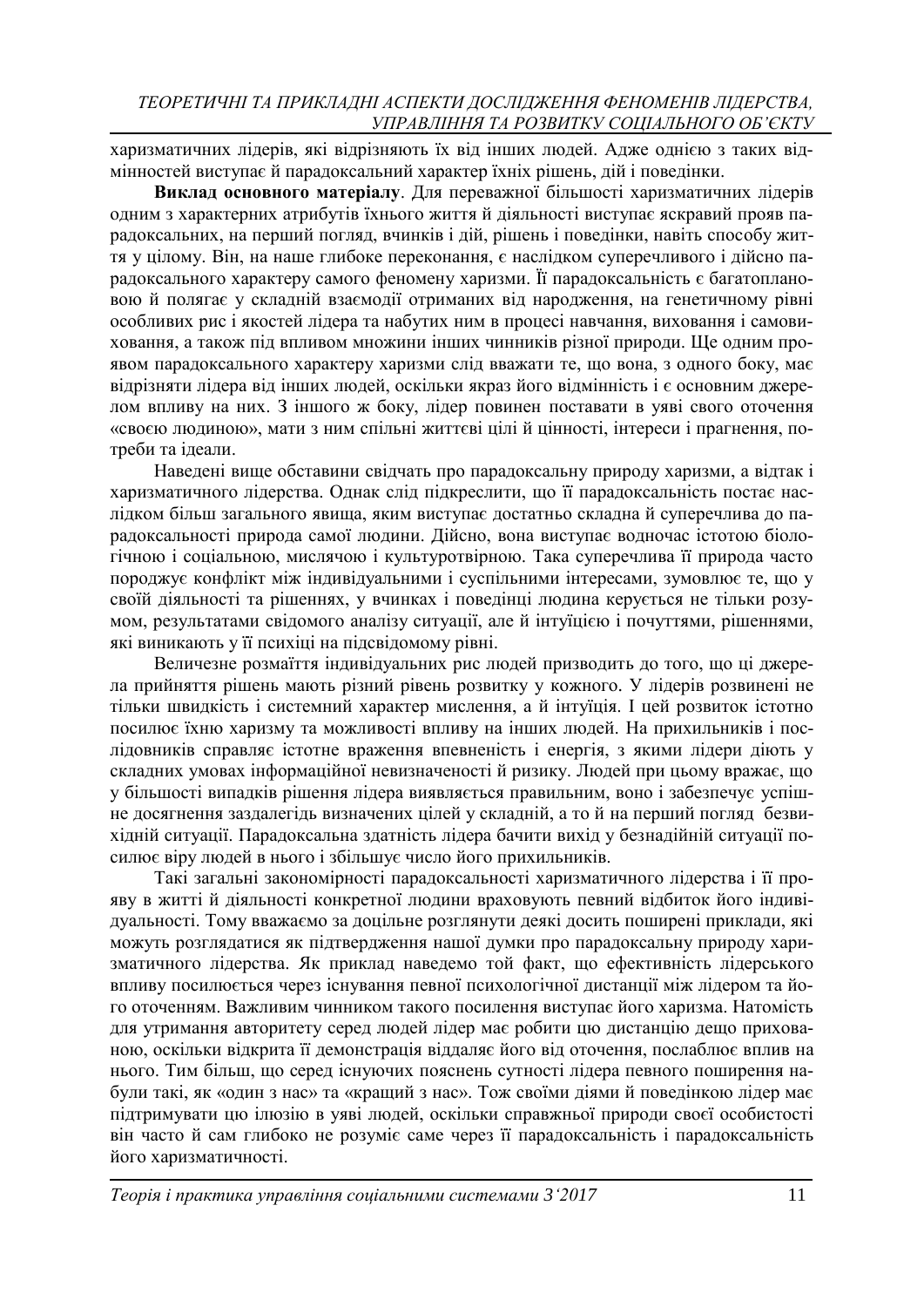Наступний парадокс, притаманний багатьом харизматичним лідерам, полягає у тому, що вони живуть і працюють в умовах постійного цейтноту, через що змушені обходитися без тренінгів і репетицій, хоча й добре розуміють їх користь та необхідність. Широкий спектр справ, які доводиться виконувати цим лідерам, і високий темп їх здійснення обмежують можливості використання ними технології делегування повноважень. Парадоксальною цю ситуацію робить ще й те, що цей напружений темп зовні ніби заряджає лідера додатковою енергією, хоча насправді у нього може накопичуватися втома, виникають стресові явища. З'являється потреба оволодіти прийомами релаксації, відпочити й відновити свою працездатність.

Звичайним проявом парадоксальної природи харизматичного лідерства має вважатися й прагнення багатьох представників переробити зовнішній світ під своє його бачення, під свої цілі та принципи. Одним з різновидів цього парадоксу може виступати і прагнення створити свій власний світ – Свободи, Світла, Добра і Гармонії, з метою піднятись над недосконалістю й суперечливістю оточуючого світу та тих взаємовідносин, які склалися і діють між людьми у ньому.

Парадоксальною слід вважати й ситуацію, коли, незалежно від світоглядних позицій харизматичних лідерів, більшість з них щиро вірить у дива. При цьому вони впевнені, що великі дива здійснює Бог, а більш дрібні – вони самі. Натомість ці невеличкі дива лідери здебільшого здійснюють таким чином, щоб у своїй чіткій послідовності й системно упорядкованій сукупності вони утворювали велике диво. Взагалі ж справжнім дивом можна вважати успішну діяльність цих лідерів в умовах, коли іншим людям сама ця діяльність вважається неможливою.

Парадоксальною природа харизматичного лідерства уявляється тільки тим людям, які звикли мислити і діяти в межах традиційної логічної парадигми. Натомість справжній лідер відрізняється більш широким баченням об'єктивної дійсності, насамперед всього спектру взаємозв'язків між її об'єктами, явищами, подіями й умінням оцінювати можливості їх використання в процесі розв'язання тих чи інших складних ситуацій. Розуміння, а часто відчуття того, що між ними існує певна кореляція, додає лідерові впевненості у процесі пошуку найбільш раціонального рішення, адекватного ситуації. Таке його бачення й уміння постає підтвердженням існування кореляційних зв'язків між проявами парадоксальності поведінки лідера, типом притаманної йому харизми, а також характером його взаємовідносин з іншими людьми.

Такі кореляційні зв'язки парадоксальним чином позначаються на взаємовідносинах лідера з його прихильниками і послідовниками. Наприклад, часто природна особистісна привабливість як прояв харизми лідера у нього ще й поєднується з надмірною суворістю й вимогливістю. І навпаки, нерідкими є випадки, коли недостатньо яскраво виражену харизму лідер прагне компенсувати показною демократичністю на межі «панібратства». Результати таких зусиль здебільшого не виправдовують сподівань і очікувань відповідних лідерів, оскільки люди швидко починають бачити й розуміти їхні справжні прагнення та можливості.

Глибокий філософський аналіз сучасності дозволяє виявити ще й такий чинник парадоксальності природи харизматичного лідерства (до речі, і феномена лідерства взагалі), який полягає в ускладненні умов індивідуального й соціального буття людини й відповідних можливостях їх осмислення нею. У зв'язку з цим справедливою вважаємо думку М. Романова і В. Петрушова про те, що «початок ХХІ століття виявився кризовим як наслідок загострення тих глобальних проблем, які накопичилися у попередньому столітті й не були подолані людством. У кризовому глухому куті опинилося і мислення людини, не впоравшись з масштабними викликами сучасності. Склалося вражен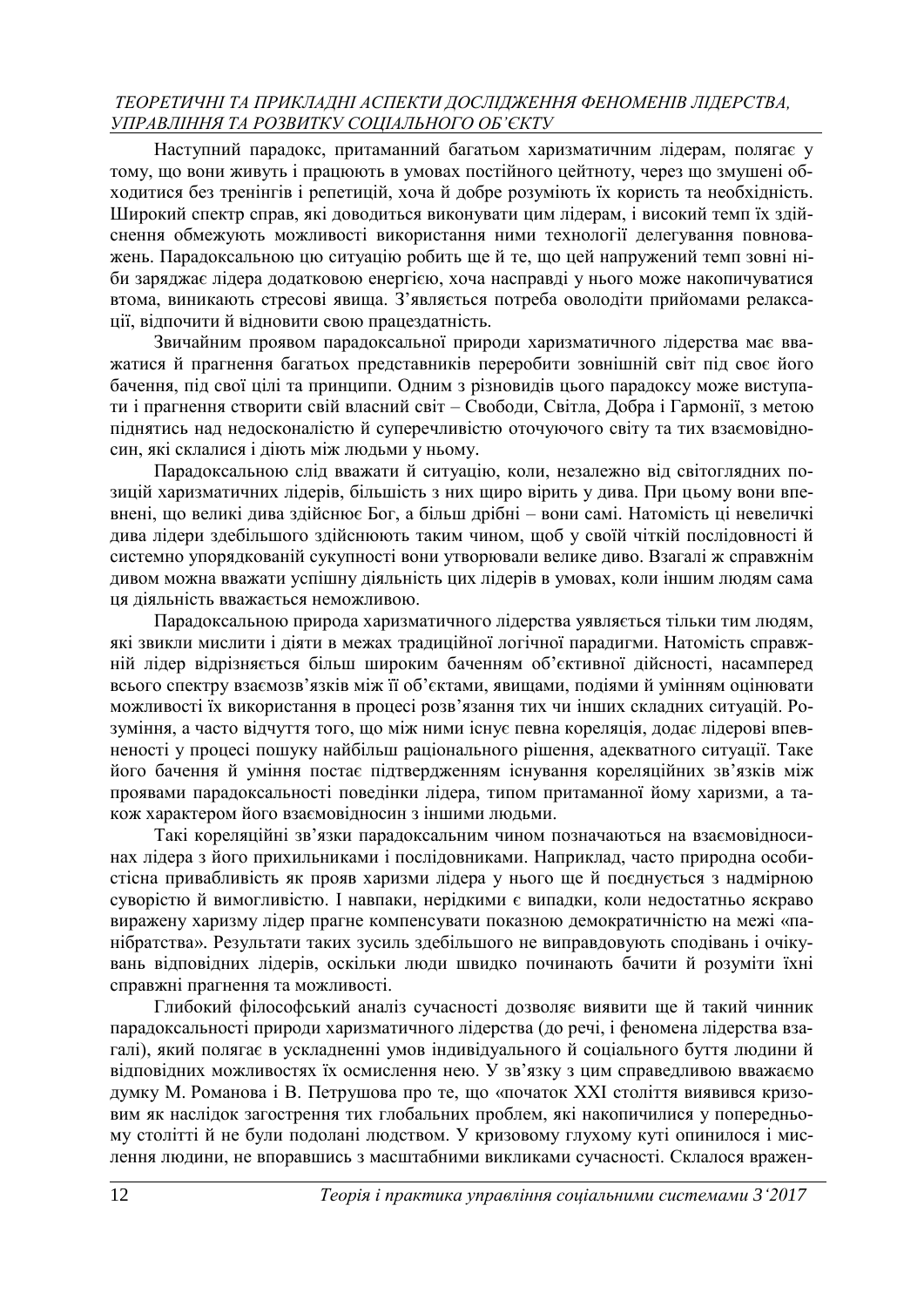ня, що чим більше ми осягаємо природу мислення, тим все важче пояснити алогізм та інертність у прийнятті назрілих рішень суб'єктами, наділеними владою, грошима та духовними обов'язками» [12, с. 22-23].

Отже, парадокс полягає в тім, що володіння певними суб'єктами владою та іншими необхідними ресурсами, а часто навіть і харизмою, ще не є умовою того, що цим суб'єктам притаманні адекватне бачення проблем, воля й належна відповідальність за їх ефективне розв'язання. Сама доля дала їм можливість виконати свою лідерську місію, але вони виявилися не готовими до цього. В подібних випадках можна впевнено стверджувати, що зовнішні прояви харизматичності й імовірні лідерські рішення, дії та поведінка, що характеризують таких людей в нормальних умовах, виявляються недостатніми при їх ускладненні через розгубленість та нерозвинені належним чином їхні морально-вольові якості. Тому таким людям рекомендовано або пройти необхідні тренінги, або чесно відмовитися від домагань стосовно ролі лідера.

Справжнім проявом парадоксальної природи харизматичного лідерства слід вважати якраз те, що складні проблемні ситуації тільки посилюють волю і здібності лідера, активізують його інтелектуальні, фізичні та психічні ресурси. Завдяки цій активізації у поєднанні з високою професійною компетентністю та розвиненим почуттям упевненості у собі, своїх силах, здібностях і можливостях лідерові вдається приймати на перший погляд неочікувані, але цілком адекватні щодо ситуації, що виникла, рішення. Досить характерно, що у широкому розмаїтті реакцій на ці рішення й навіть на позитивні результати їх реалізації, чільне місце посідають не тільки подив, захоплення й повага до лідера, але й заздрість, прагнення пояснити успіх простим збігом обставин тощо. І це замість вдячності йому за розв'язання складних проблем!

Але справжнього лідера не дуже й цікавить оцінка його рішень і дій з боку недоброзичливих людей, для нього більш важливим є успішне досягнення бажаного результату. Як це не парадоксально, але він чітко і твердо розуміє, що чим менше люди дякують йому за ті блага й добро, які він їм робить, тим більше задоволення від зробленого він отримає. Атеїст при цьому впевнений, що сама доля винагороджує його досягнутим результатом, а віруюча людина вважає, що більше за людську оцінку йому віддячить Бог.

Однією з досить характерних особливостей харизматичного лідера постає те, що він постійно перебуває в процесі пошуку істини, причому не лише в суто утилітарному її розумінні, тобто стосовно конкретної ситуації чи проблеми, а в дійсно глибоко філософському і всезагальному. Мається на увазі адекватність людського уявлення про об'єктивну реальність чи певні її властивості та закономірності відповідно до явищ, що відбуваються насправді. В той час, коли переважна більшість людей багато речей та ідей приймає на віру, лідери добре знають, що істина далеко не така очевидна, як здається на перший погляд. Тому її пошук є для них плідним способом визначення ефективного вирішення того чи іншого питання, подолання складної проблемної ситуації.

Практика управління соціальними системами різнорідного масштабу і призначення переконливо свідчить, що здійсненням управлінських функцій зазвичай зайняті не тільки керівники, навіть якщо вони є справжніми лідерами. Безліч керівних функцій виконують менеджери, яких Кейт Лудман та Едді Ерландсон називають «виконавцями». Парадоксальним є той факт, що «виконавці», критикуючи підлеглих, як вважають ці автори, «абсолютно не виносять критики. Коли вони чують зауваження, в їхній душі звучить сигнал тривоги «наших б'ють!». Першими вступають в бій «війська швидкого реагування»: багатослівні виправдовування, лекції, цифри і факти, спроби перекласти відповідальність на інших і розслідування з метою знайти відступників. «Виконавці» вважа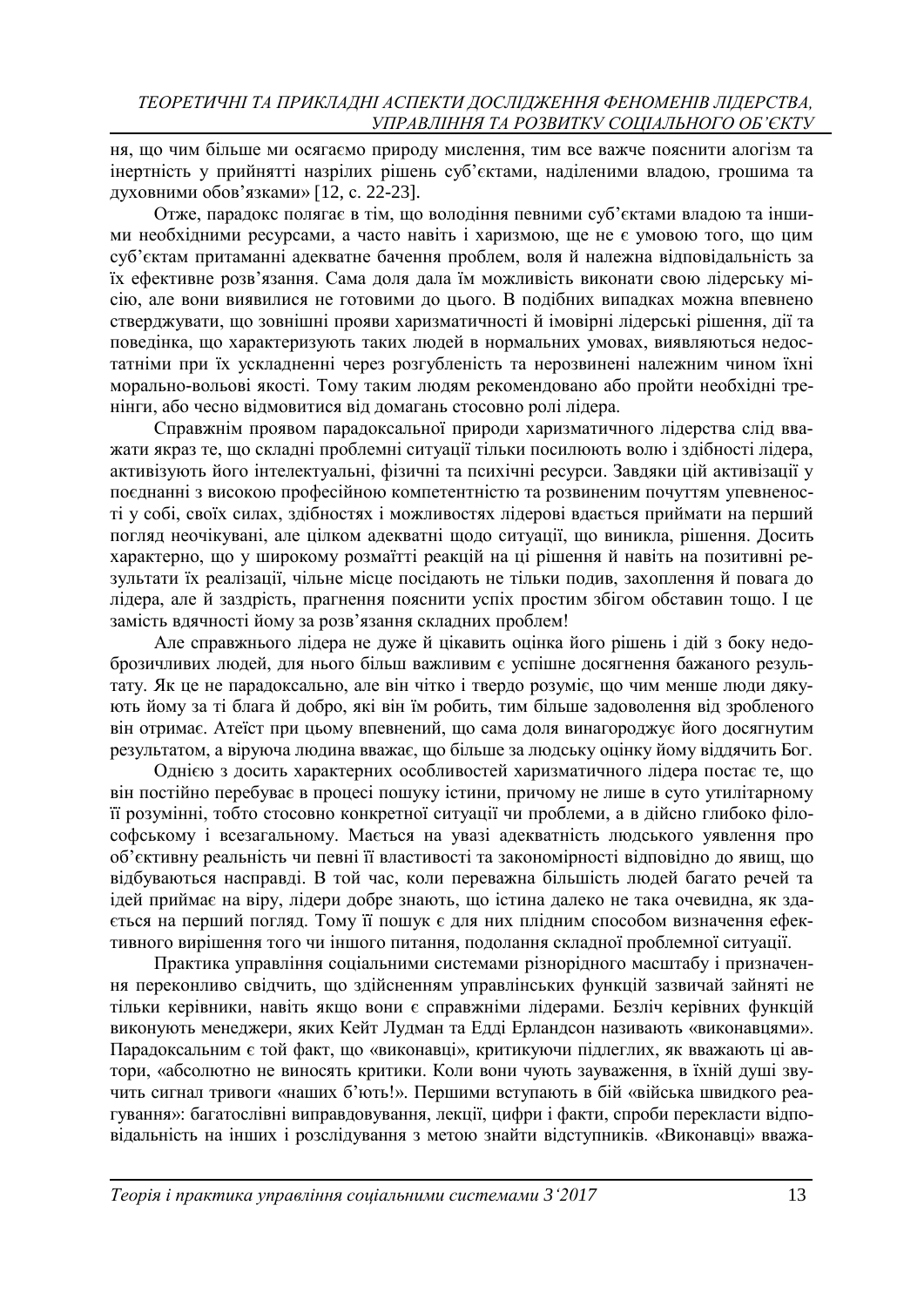ють, що завжди мають рацію, а ті, хто на них скаржиться, – слабаки або дурні» [11, с. 129].

Об'єктивна потреба в таких «виконавцях» вимагає від лідера, по-перше, займатися їх вихованням, всебічно сприяти їх професійному й особистісному розвитку, перш за все прищепити їм почуття особистої відповідальності за стан справ, які лежать у сфері їх компетенції. По-друге, необхідно делікатно й конструктивно критикувати їхні недоліки й хибні рішення, роблячи зауваження тільки наодинці, не принижуючи їх особистої гідності. Доцільно також послати їх на тренінг, за допомогою якого вони могли б виробити у себе адекватне сприйняття справедливих зауважень й відповідне ставлення до них, підвищити впевненість у собі. Таким чином вказаний парадокс може бути подоланий.

Цілком очевидно, що парадоксальну природу харизматичного лідерства неможливо скасувати чи послабити її прояви. Тому необхідно шукати шляхи і способи ефективного її використання, які б посилювали вплив лідера на своє оточення й допомагали б успішному досягненню ним цілей. В тому числі й завдяки здатності приймати неочікувані, парадоксальні рішення, незвичним до парадоксальності вчинкам і поведінці. Адже вони часто постають адекватною реакцією лідера на зовнішній тиск на нього.

Як ми зазначали в одній з попередніх робіт, «один з проявів парадоксів харизматичного лідерства полягає у свідомому і глибоко осмисленому виборі лідером індивідуальної життєвої траєкторії, в концептуальній відмінності програми і системи його головних ідей життя. Характерним проявом при цьому слід вважати і наявність у нього своєї особливої, «місіонерської» програми життя, яка завжди відрізняється від програм інших людей, в тому числі інших визнаних і впливових лідерів» [Р, с. 52]. Саме така відмінність і прагнення лідера її демонструвати в діях і поведінці є важливим джерелом його життєвого успіху та реалізації тих можливостей, які відкриває перед ним парадоксальна природа його харизматичного лідерства.

**Висновки та перспективи подальших досліджень.** Аналіз природи такого складного феномену, яким виступає харизматичне лідерство, та парадоксальних проявів у житті, діяльності та поведінці самих лідерів як носіїв харизми дає вагомі підстави дійти такої сукупності висновків.

По-перше, одним з характерних атрибутів життя й діяльності переважної більшості харизматичних лідерів виступає прояв парадоксальних, на перший погляд, вчинків і дій, рішень і поведінки, навіть способу життя у цілому. Такий їх прояв є закономірним наслідком суперечливого й дійсно парадоксального характеру самої природи феномену харизми. А цей характер випливає зі складної суперечливої природи самої людини як істоти біологічної і соціальної.

По-друге, парадоксальний характер природи харизми є багатоплановим і багатоаспектним і полягає у складній взаємодії отриманих від народження специфічних рис і якостей лідера та набутих ним в процесі навчання, виховання і самовиховання, а також під сильним впливом з боку зовнішнього середовища та множини інших чинників різної природи.

По-третє, істотним джерелом і основним проявом парадоксальної природи харизми є те, що вона, з одного боку, відрізняє лідера від інших людей, піднімає його над оточенням, оскільки саме ця відмінність і є основним чинником впливу на них. З іншого боку, лідер повинен уявлятися для цього оточення «своєю людиною», мати з ним спільні життєві цілі й цінності, інтереси та прагнення, потреби й ідеали.

По-четверте, глибинною причиною парадоксів харизматичного лідерства виступає здатність лідера системно підходити до аналізу складних проблемних ситуацій і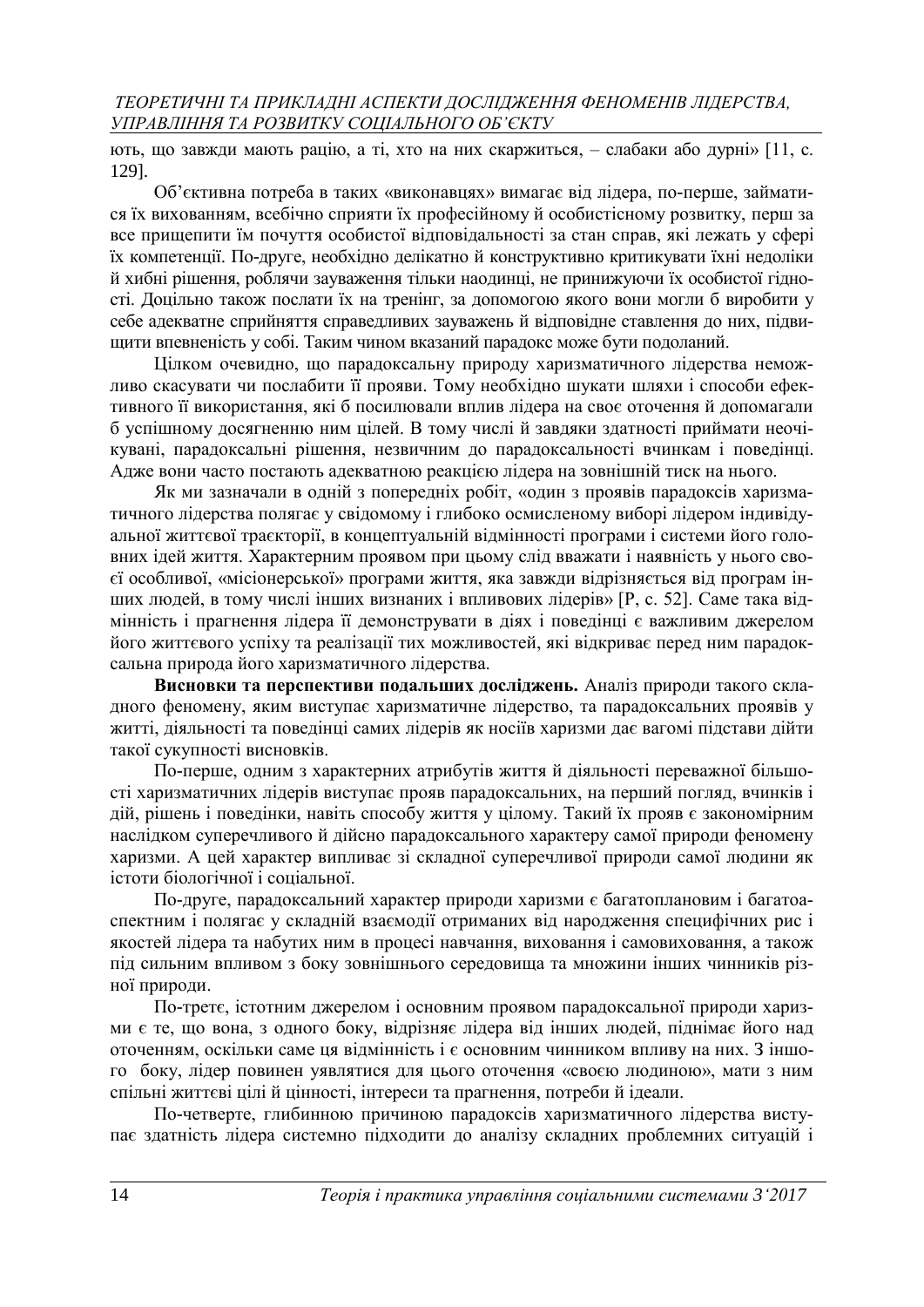бачити всю множину альтернативних шляхів і способів їх подолання, в той час як більшість людей вважає ці ситуації такими, що навіть не підлягають розв'язанню. Крім того, для своїх рішень лідер використовує не тільки раціональні шляхи, а й розвинену інтуїцію, якій він довіряє.

Перспективи подальших розвідок лежать у площині з'ясування впливу психічних чинників на формування і прояв парадоксальності в діях, рішеннях і поведінці харизматичних лідерів. Вкрай важливим для теорії і практики виявлення потенційних лідерів і наступної їх цільової підготовки постає також проблема уточнення сутності й характеру взаємозв'язків між психологічними характеристиками лідерів, їх освіченістю й вихованістю та парадоксальними проявами їх життя й діяльності, рішень і дій, вчинків і поведінки. Значний інтерес представляє визначення впливу зовнішнього середовища на еволюцію харизми та прояви парадоксальності лідерства.

# **Список літератури:**

1. *Фарсон Р*. Менеджмент абсурда / Ричард Фарсон. – М.: [София,](http://www.management.com.ua/books/vydav.php?id=61) 2006. – 192 с. – (Серия «Парадоксы лидерства»).

2. *Фарсон Р*. Парадоксы лидерства / Ричард Фарсон, Ральф Кейес. – М.: [София,](http://www.management.com.ua/books/vydav.php?id=61)  $2006. - 160$  c.

3. *Тернер К.* Секреты нового мышления в бизнесе / К.Тернер. – М.: [София,](http://www.management.com.ua/books/vydav.php?id=61) 2006. – 304 с. – (Серия «Парадоксы лидерства»).

4. *Хокинс П*. Искусство управления. Притчи для тех кто стремится изменить себя и свой коллектив / Пітер Хокинс. – М.: [София,](http://www.management.com.ua/books/vydav.php?id=61) 2006. – 144 с.

5. *Трамп Д.* Лидерство. Золотые правила Дональда Трампа / Дональд Трамп, Мередит МакИвер. – М.: Эксмо, 2014. – 224 с.

6. *Романовський О. Г*. Феномен парадоксального лідерства / О. Романовський, О. Пономарьов // Проблеми інженерної освіти. – 2016. – № 50-51. – С. 300-307.

7. *Романовський О. Г*. Парадокси харизматичного лідерства / О. Романовський, О. Пономарьов // Теорія і практика управління соціальними системами.  $-2017. - N<sub>2</sub>1. - C. 47-57.$ 

8. *Conger J. A*. Charismatic leadership in organizations: Perceived behavioral attributes and their measurement / J. Conger, R. Kanungo // Journal of Organizational Behavior, 1994 – No.15. – P. 439-452.

9. *Casse P.* Philosophy for Creative Leadership: How philosophy can turn perople into more effective leaders / P. Casse, P. G. Claudel. — [S. p.] : Athena Press, 2007. — 280p.

10. *Почепцов* Г. Г. Как *становятся президентами*. Избирательные технологии XX века. – К.: Знання-Прес, 1999. – 380 с.

11. *Лудман К.* Синдром альфа-лидера / Кейт Лудман, Эдди Эрландсон; Пер. с англ. – 3-е изд. – М.: Альпина Паблишер, 2016. – 205 с.

12. *Романов Н. Н*. Образ будущего: онтологический очерк о настоящем и грядущем мире / Н. Н. Романов, В. Н. Петрушов ; предисловие С. А. Заветный. – Харьков: Издатель Александр Савчук, 2017. – 108 с.

#### **References:**

1. Farson R. (2006) *Menedzhment absurda* [Management of the Absurd] – M.: Sofiya,– 192 s. [in Russian].

2. Farson R. (2006) *Paradoksi liderstva* [Paradoxes of Leadership]. – M.: Sofiya, – 160s. [in Russian].